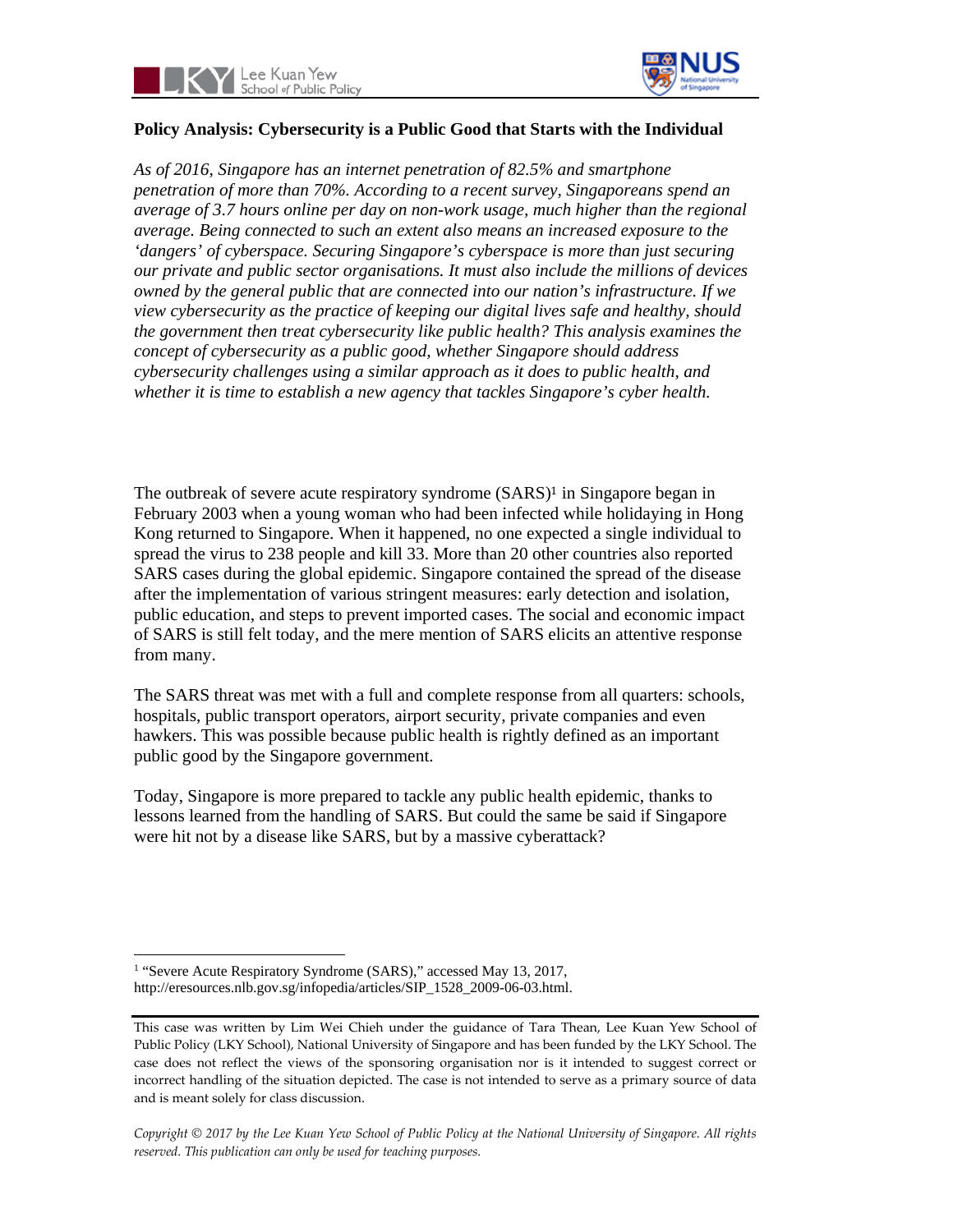Consider this report<sup>2</sup> from the British newspaper The Guardian that ran on Friday, 12 May 2017:

"Massive ransomware cyber-attack hits nearly 100 countries around the world; More than 45,000 attacks recorded in countries including the UK, Russia, India and China may have originated with theft of 'cyber weapons' from the NSA.

"A ransomware cyber-attack that may have originated from the theft of "cyber weapons" linked to the US government has hobbled hospitals in England and spread to countries across the world.

Security researchers with Kaspersky Lab have recorded more than 45,000 attacks in 99 countries, including the UK, Russia, Ukraine, India, China, Italy, and Egypt. In Spain, major companies including telecommunications firm Telefónica were infected. By Friday evening, the ransomware had spread to the United States and South America, though Europe and Russia remained the hardest hit major companies including telecommunications firm Telefónica were infected."

Cyberattacks do not just cripple systems and structures — they can affect human lives. In the wake of the 2017 ransomware cyberattack, for example, the United Kingdom's National Health Service was forced to cancel operations, divert ambulances to other hospitals, and have its doctors and nurses use pen and paper.<sup>2</sup>

The literature has long drawn parallels between a public health attack and a cyberattack, and extended these parallels to discussions of public health and cybersecurity. This analysis discusses these parallels and offers perspectives and considerations in a Singaporean context.

A nation's `public cyber health' is as much a public good as is its public health. The fallout and socioeconomic impact of a cyberattack is at least as serious for a nation's citizens as an attack by a virus such as SARS on the public health system. Cyberattacks can harm individuals and businesses and even disrupt a nation's essential services (e.g. transport and energy), resulting in significant financial costs to recover from the damages. As such, public cyber health deserves the same investment of resources as that expended to safeguard Singapore's public health system. A good step towards accomplishing this could be for Singapore to have its own `Cyber Health Services' unit.

As of 2016, Singapore has an internet penetration of 82.5% and smartphone penetration of more than 70%. According to a recent survey3, Singaporeans spend an average of 3.7 hours online per day on non-work usage, much higher than the regional average of 3 hours. Such a high degree of connectivity has its benefits and risks.

As it does in securing Singapore's public health, protecting Singapore's cyber infrastructure involves a whole-of-nation approach that percolates to every level of

<sup>2</sup> Julia Carrie Wong and Olivia Solon, "Massive Ransomware Cyber-Attack Hits Nearly 100 Countries around the World | Technology | The Guardian," *The Guardian*, May 12, 2017,

https://www.theguardian.com/technology/2017/may/12/global-cyber-attack-ransomware-nsa-uk-nhs. <sup>3</sup> Yun Rong Seow, "How Internet Habits Are Affecting Singaporeans' Health, Latest Singapore News -The New Paper," *The New Pap*er, June 12, 2016, http://www.tnp.sg/news/singapore/how-internet-habitsare-affecting-singaporeans-health.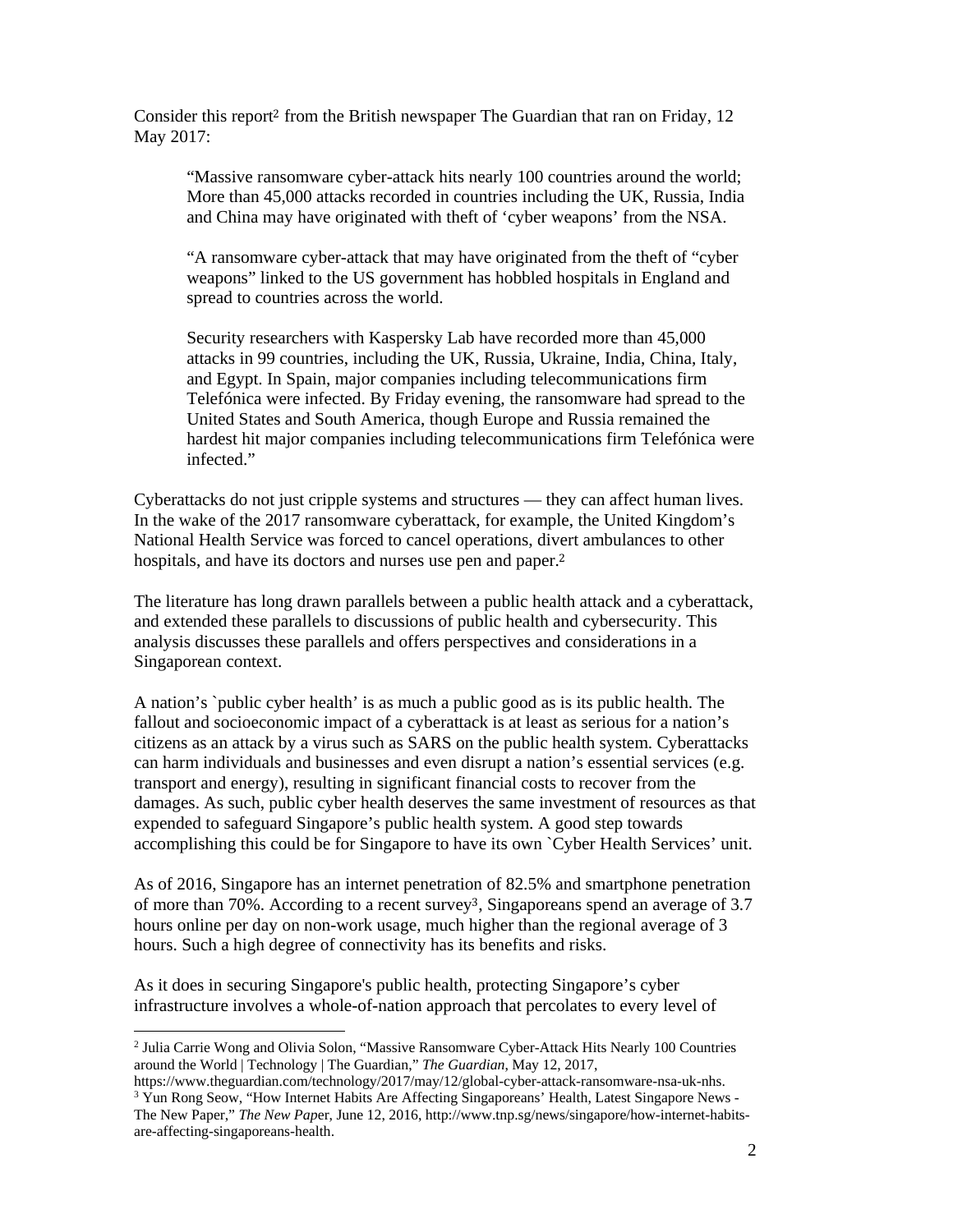society, touching every community and reaching out to individuals as well as to the millions of mobile devices they own.

### **How vulnerable is the average person?**

Cyberattacks on organisations and institutions, such as the hacking of the Ministry of Defence (MINDEF), the National University of Singapore (NUS) and Nanyang Technological University (NTU) systems, tend to receive a high level of public attention. Unfortunately, the public narrative often starts and ends at the corporate or organisation level. What is left unsaid is that a nation's cyber health depends not just on the security of public and private sector organisations, but also on the security of individual users.

To secure Singapore's smart nation, the security of the millions of connected devices in the hands of Singapore's residents cannot be ignored as they can serve as attack vectors on institutions and critical infrastructure. The strength of any cybersecurity system is dependent on the combined strength of every element in the whole ecosystem — and individual users are often the weakest links in a cybersecurity chain.

A single cyber intrusion on one vulnerable device may appear to harm only a single individual; however, such a breach may act as an attack vector that can bring down a whole security infrastructure. A cyberattack can also involve the malicious intrusion of a population of vulnerable devices together at the same time — the medical equivalent of a pandemic. The national security implications of such an intrusion, if it were to be conducted by a hostile foreign power to attack the nation's critical infrastructure, are chilling.

What, then, is the level of Singapore residents' exposure to the threats and dangers of cyberspace, and how vulnerable are they?

To start, we can examine the level of cyber exposure of Singapore residents by considering the extent of information and communications technology (ICT) adoption, the degree of connectedness to the internet, and the amount of time devices are connected to the internet in Singapore.

Singapore is one of the world's most advanced nations in ICT. Since the early 1980s, the government has embarked on various strategic ICT initiatives and masterplans to bring about economic progress and societal benefits. Today, Singapore ranks number one on the World Economic Forum (WEF) Networked Readiness Index, which measures a nation's ability to leverage ICT for competitiveness and well-being. Singapore has been ranked in the top two positions since 2010.<sup>4</sup>

Singapore is also a highly-connected nation. According to Singapore's Infocomm Development Authority (IDA), 79% of residents age 7 years and above were Internet users and 88% of resident households<sup>5</sup> had internet access in 2015.<sup>6</sup> In addition to being

 4 Baller, Silja (World Economic Forum), Soumitra (Cornell University) Dutta, and Bruno (INSEAD)

Lanvin, eds. "The Global Information Technology Report 2016." World Economic Forum, 2016.

<sup>&</sup>lt;sup>5</sup> Household refers to a group of two or more persons living together in the same house and sharing common food or other arrangements for essential living. It also includes a person living alone or a person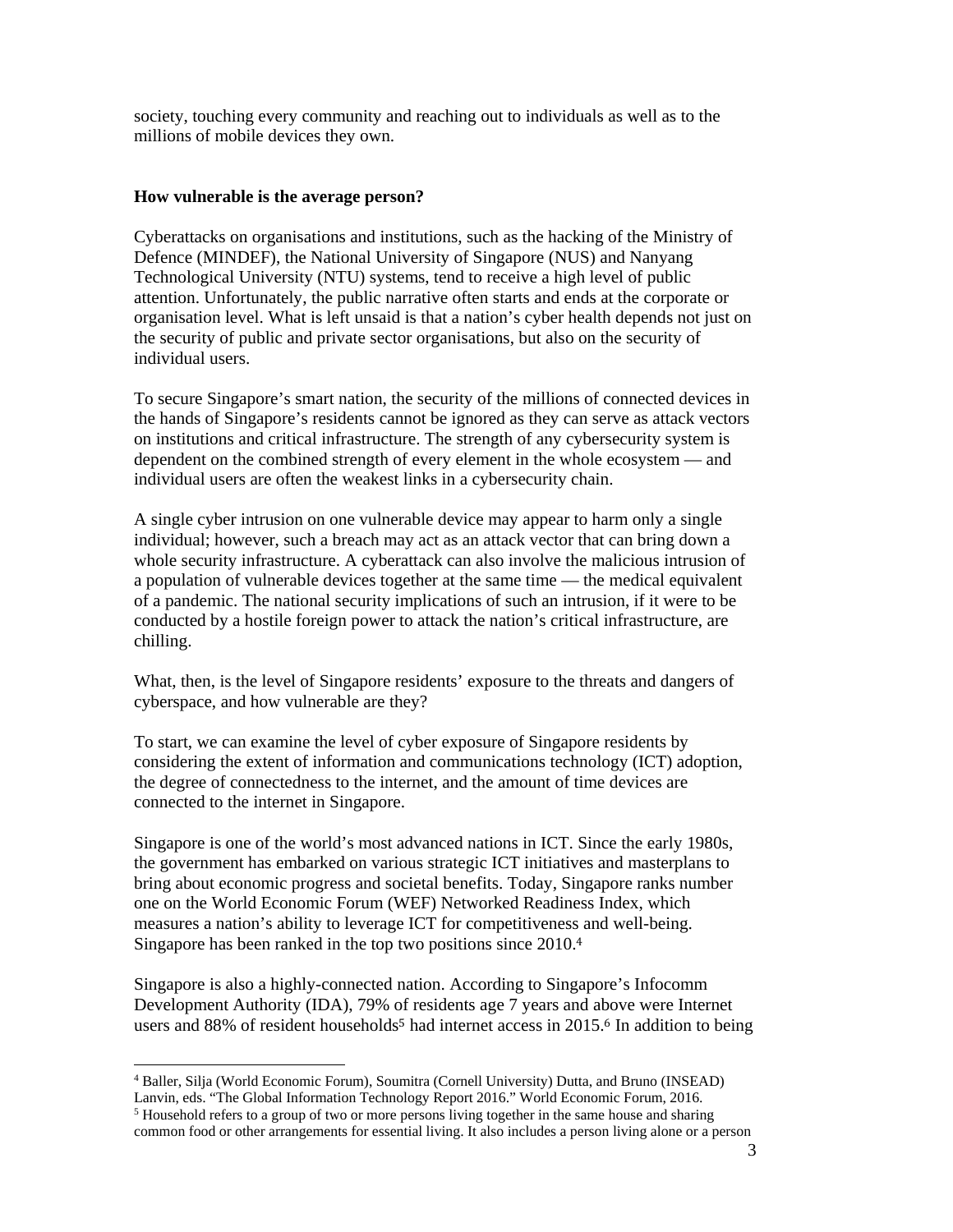connected at home, Singapore residents are also highly connected when they are on the move. Singapore has a wireless broadband penetration rate of 198.2% as of March 2017.7 Various studies suggest that Singapore residents spend three to 12 hours daily on their devices. Many devices are connected to the internet for 24 hours a day, even when they are not in active use. As such, this analysis assumes for the sake of discussion that Singaporean devices are typically connected for at least 12 hours a day.

We can thus estimate that 80 to 90% of Singapore residents<sup>8</sup> have access to the internet any time, anywhere using between one to two devices that are connected to the Internet for at least 12 hours a day. We can also estimate that at any point in time, there are around 4.7 million Singaporean devices exposed to the threats and dangers of cyberspace.

How vulnerable are these devices? With such a wide variety of devices and software currently in use, this is difficult to generalise. But all devices can be insecure if the software they are running is not updated with the latest security fixes. Devices can also be insecure if they are not configured correctly, exposing them to potential threats.

To get a sense of the vulnerability problem, let's consider Android (63% of smartphones and tablets as of March 2017) and the Windows operating system (90% of desktops and laptops as of March 2017).9 According to Google, only half of all Android devices in use at the end of 2016 had received a security update in the previous year.10 Meanwhile, an average of 7% of Windows systems are unpatched, based on reports<sup>11</sup> by software asset management company Flexera12. However, Windows takes the lead with 1,013 vulnerabilities reported in 2016.<sup>13</sup>

The issue of vulnerability becomes especially worrying when we consider that individuals who are not digitally savvy, such as the very young and the very old, are fairly likely to be exposing themselves to cybersecurity threats and dangers. A study conducted by Singapore's then Media Development Authority (MDA)14 in 2015 showed that 4 in 5 children aged between 0 to 14 years use the internet and go online 4

<u> 1989 - Andrea Santa Andrea Andrea Andrea Andrea Andrea Andrea Andrea Andrea Andrea Andrea Andrea Andrea Andr</u>

living with others but having his own food arrangements. Although persons may be living in the same house, they may not be members of the same household.

<sup>6</sup> "Infocomm Usage-Households and Individuals - Infocomm Media Development Authority." Accessed April 12, 2017. https://www.imda.gov.sg/industry-development/facts-and-figures/infocomm-usagehouseholds-and-individuals.

<sup>7</sup> "Statistics on Telecom Services for 2017 (Jan - Jun) - Infocomm Media Development Authority." Accessed April 12, 2017. https://www.imda.gov.sg/industry-development/facts-and-

figures/telecommunications/statistics-on-telecom-services/statistic-on-telecom-service-for-2017-jan. 8 Singapore has 3.9 million residents at the end of 2016

<sup>&</sup>lt;sup>9</sup> "Operating System Market Share." Accessed April 28, 2017.

https://www.netmarketshare.com/operating-system-market-share.aspx?qprid=10&qpcustomd=0. <sup>10</sup> "Android Security - 2016 Year In Review," 2016.

https://source.android.com/security/reports/Google\_Android\_Security\_2016\_Report\_Final.pdf.

<sup>&</sup>lt;sup>11</sup> The Flexera Software Country Reports are based on data from the millions of users of Flexera

Software´s Personal Software Inspector. The data includes the average numbers of installed programs patched and unpatched — on private PCs in the different countries.

<sup>&</sup>lt;sup>12</sup> "Flexera Software Country Reports." Accessed April 28, 2017.

https://www.flexerasoftware.com/enterprise/resources/research/country-reports/. 13 "Top 50 Products By Total Number Of 'Distinct' Vulnerabilities in 2016." Accessed April 28, 2017.

http://www.cvedetails.com/top-50-products.php?year=2016.

<sup>&</sup>lt;sup>14</sup> MDA has been merged with the Infocomm Development Authority (IDA) to form the Infocommunication Media Development Authority (IMDA) as of 1 October 2016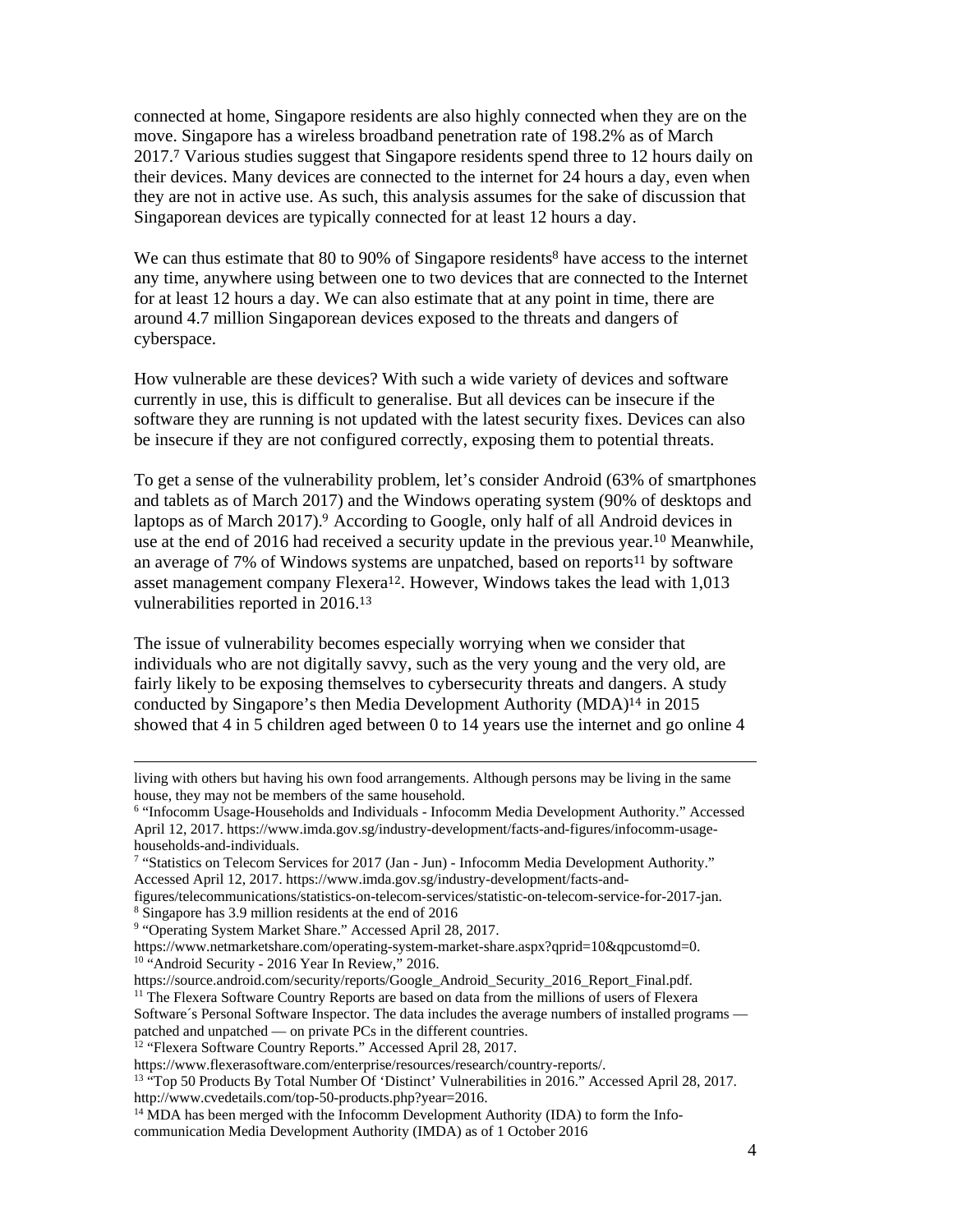to 6 days a week.15 According to a 2014 report on device usage among young children, 11% of children between 3-8 years old own their own devices.16 In a separate study published in 2016 on Southeast Asian kids, 50% of those aged between 6 and 14 own a smartphone.<sup>17</sup>

Should individuals be expected to be aware of the internet's threats and dangers, and to be responsible for their own cyber protection? More importantly, do individuals have the ability to do so? If we acknowledge that protecting the connected devices of individuals will ensure a safer Singapore cyberspace and contributes to national security goals, is it important to invest national resources in safeguarding individual cybersecurity?

To tackle these questions, we should first examine a broader one: Should cyber security be considered a public good?

## **What is a public good?**

A public good is, in theory, one that is both non-excludable and non-rivalrous. This means that the availability of the good to an individual does not exclude others from also enjoying the good, and the use of the good by an individual does not reduce the availability of that good or affect its use by others. For example, law enforcement and national defence, once made available, protect all citizens, and the benefits to one citizen do not reduce the benefits' availability to other citizens. Conversely, a private good such as a shirt becomes unavailable to others once worn by an individual.

In practice, a public good can in fact be excludable if there exists a barrier that prevents an individual from consuming the good. For example, a person is excluded from the benefits of the postal services as a public good if they cannot buy a stamp to post a letter. Some goods, such as roads, are quasi-public goods: as more people use them, their value becomes lower as a result of congestion.

Public goods are an example of a market failure, which is an inefficient allocation of resources in a free market. Private enterprises will not provide public goods in the absence of government intervention — they cannot profit from them when individuals enjoy the benefits of the goods and services for free. If private enterprises were to provide such goods, they would encounter what economists call the 'free rider' problem: the individual who has paid for the consumption of a good or service cannot exclude non-payers from equally enjoying the benefits.

<sup>15 &</sup>quot;MDA Zero-to-Fourteen Consumer Experience Study 2015," 2015.

https://www.imda.gov.sg/~/media/imda/files/industry%20development/fact%20and%20figures/for%20pu blic%20release%20cs%202015%20final.pdf?la=en

<sup>16 &</sup>quot;Mobile Device Usage Among Young Kids," 2014. https://s3-ap-southeast-1.amazonaws.com/tap-sgmedia/theAsianparent+Insights+Device+Usage+A+Southeast+Asia+Study+November+2014.pdf. <sup>17</sup> Menur A. Maulani, Anisa. "Infographic: 50% of Southeast Asian Kids Aged 6 to 14 Own

Smartphones." *e27*, January 19, 2016. https://e27.co/infographic-50-of-southeast-asian-kids-aged-6-to-14-own-smartphones-20160119/.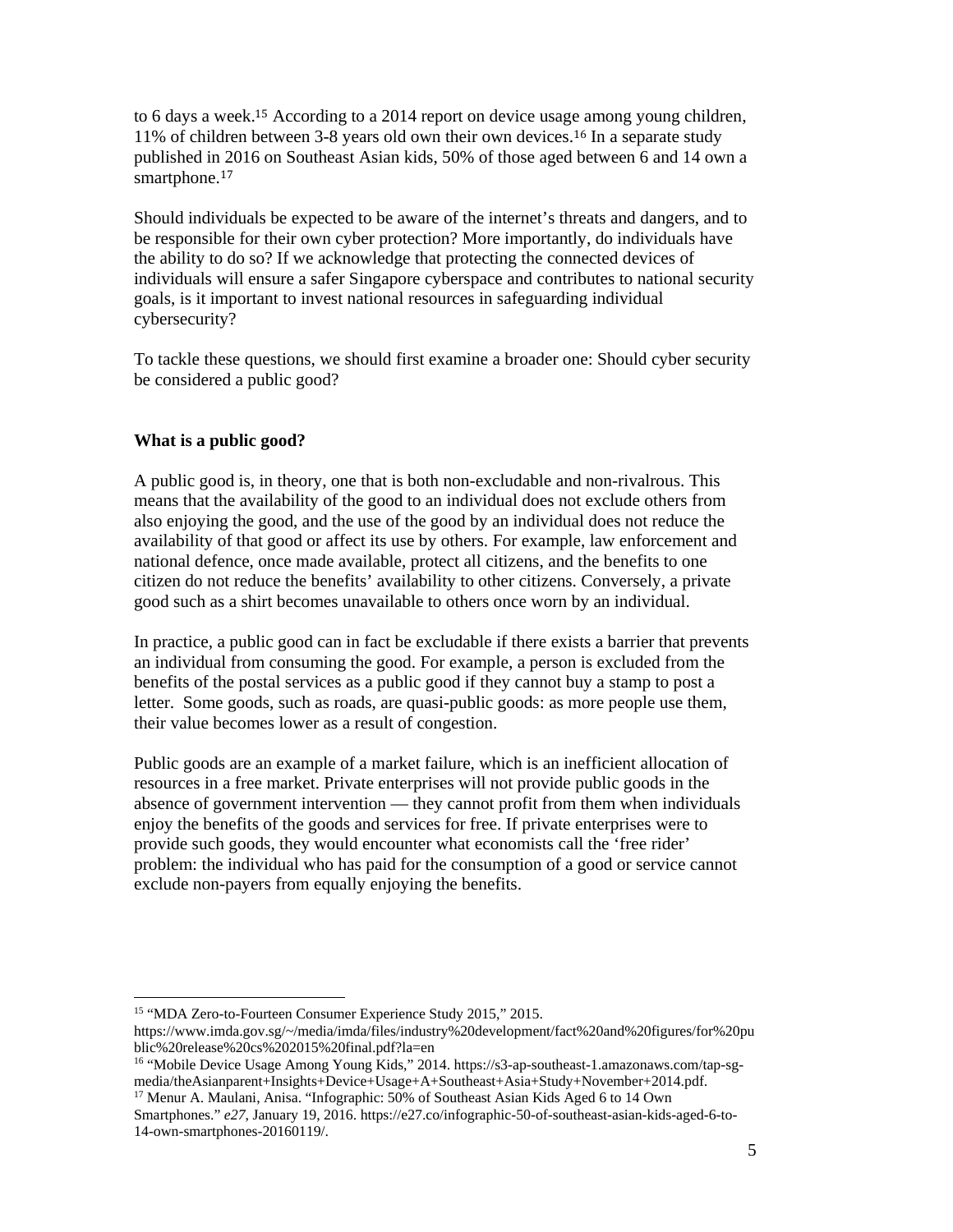### **Parallels between public health and cybersecurity**

Public health is a public good that focuses on the prevention of disease and the promotion of good health in a population. An individual in a healthy community has fewer chances of contracting a disease and can enjoy good health without diminishing the same benefits to or excluding others. Most governments recognise the importance of public health, and have instituted laws and agencies to manage programs and services that protect citizens' health. In Singapore, the Ministry of Health "believes in ensuring quality and affordable basic medical services for all. At the same time, the Ministry promotes healthy living and preventive health programmes as well as maintains high standards of living, clean water and hygiene to achieve better health for all".<sup>18</sup>

Like public health, cybersecurity is a public good: it is both non-excludable and nonrivalrous. We cannot exclude individuals in a network from the benefits of a secure cyberspace, and an individual who benefits from the cybersecurity of a network does not reduce the opportunity for others to also benefit.<sup>19</sup>

Cybersecurity may not be a pure public good, however. The vibrant private sector devoted to providing cybersecurity services and solutions demonstrates a profit-driven motive. While the efforts of private enterprises may produce public benefits, they are unlikely to reach the state's desired levels of cybersecurity. As such, government intervention is still required.20 On the other hand, it is also possible that the lively private sector is a result of government intervention in the form of grants, incentives and investments for cybersecurity enterprises and large-scale public sector procurement of cybersecurity products and services.

The state of public health and cybersecurity are both heavily dependent on environmental factors. The environment in which an individual resides is an important factor when considering harm to either physical or digital health. The World Health Organisation (WHO) notes that environmental factors are a root cause of most disease, death and disability, accounting for 25% of death and disease globally. In a cyber environment, an individual is similarly vulnerable to environmental factors in the form of computer viruses, cyberattacks and other digital menaces through his or her connected digital device.

Public health and cybersecurity both encounter and are influenced by interdependencies between individuals. Viruses, which are present in both the physical and cyber environments, are an example of this. Healthy individuals and those who are vaccinated are more resistant to viruses and less likely to spread diseases. Similarly, in cyberspace, a 'healthy' connected device is more resistant to computer viruses and therefore less likely to be hacked into and used to breach and infect or hack other connected devices. In both cases, 'public health' is secured.

<sup>&</sup>lt;sup>18</sup> "Our Healthcare System | Ministry of Health." Accessed May 2, 2017.

https://www.moh.gov.sg/content/moh\_web/home/our\_healthcare\_system.html.

<sup>&</sup>lt;sup>19</sup> Schneider, Fred B (Cornell University), Elaine M (UC Berkeley) Sedenberg, and Deirdre K (UC Berkeley) Mulligan. "Public Cybersecurity and Rationalizing Information Sharing." International Risk Governance Center, 2016.

 $20$  Powell, Benjamin. "Is Cybersecurity a Public Good? Evidence from the Financial Services Industry," 2001. http://www.independent.org/pdf/working\_papers/57\_cyber.pdf.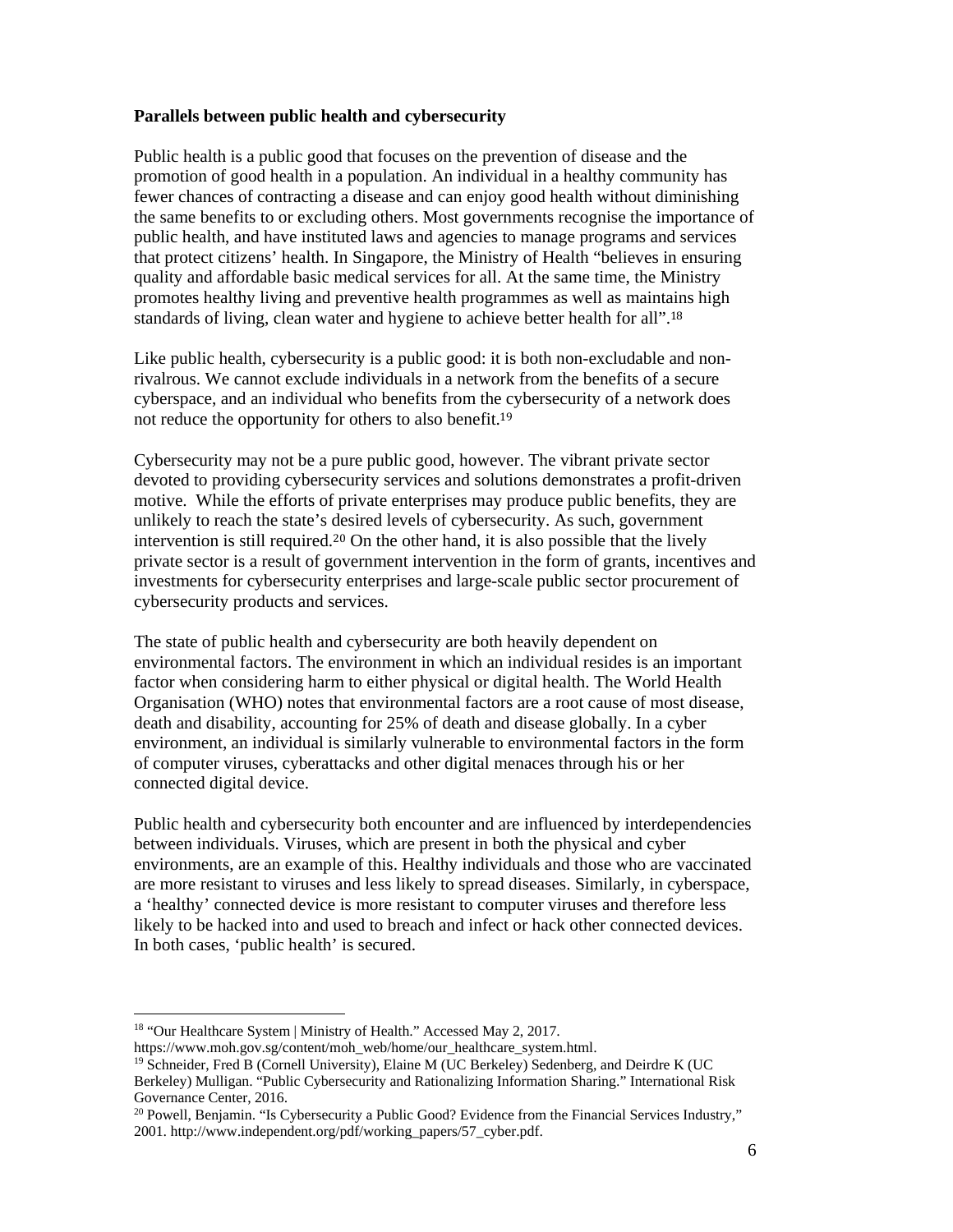There is evidently a spillover benefit to others in cyberspace when an individual invests in cybersecurity to prevent loss or damage. However, since the benefits of securing a single device may not accrue fully to the individual, the level of cybersecurity that an individual applies may be less than optimal for reaping public benefits. The individual may perceive the cost of cybersecurity to be higher than the private benefits; also, individual users may not be convinced that they have to secure their mobile devices fully for the sake of public good. Thus, government may need to intervene by either reducing or offsetting the cost to the individual to achieve the desired level of public cybersecurity benefits.14

Drawing a parallel between health and cybersecurity is nothing new. Many of our approaches towards cybersecurity are modelled after health care measures. Public heath aims to identify and monitor health threats, prevent diseases and injuries before they occur, and diagnose conditions in early stages for easier treatment. Similarly, in recent years, both the public and private sectors in cybersecurity have renewed their focus on the identification and monitoring of cyber threats, early detection of cyberattacks and rapid response to contain and mitigate the impact of cyberattacks.

If cybersecurity plays a key role in maintaining safe and healthy digital lives for Singapore's residents, cybersecurity should be treated in a similar way as is public health. Is it time to establish a 'Singapore Cyber Health Services' agency to provide quality and affordable basic cybersecurity services?

#### **The Possibilities of a Singapore Cyber Health Services Agency**

According to the Bloomberg Global Health Index, Singapore is the fourth healthiest country in the world. The index grades each country based on variables such as life expectancy, causes of death and health risks ranging from high blood pressure and tobacco use to malnutrition and the availability of clean water.<sup>21</sup> While there are likely to be numerous contributing factors to Singapore's high standing, Singapore's Ministry of Health recognises that rising standards of living, high standards of education, good housing, safe water supply and sanitation, high quality medical services and the active promotion of preventive medicine have significantly improved the health of Singapore residents.<sup>22</sup>

Some critical features of most public health laws and programmes include the following:<sup>23</sup>

1. Public education: Creating awareness and understanding to enable an individual to take ownership of their own health, including programmes aimed at educating the population about the causes, effects and prevention of diseases;

<sup>&</sup>lt;sup>21</sup> Lu, Wei, and Vincent Del Giudice. "Italy's Struggling Economy Has World's Healthiest People -Bloomberg." *Bloomberg Markets*, March 20, 2017. https://www.bloomberg.com/news/articles/2017-03- 20/italy-s-struggling-economy-has-world-s-healthiest-people.

<sup>&</sup>lt;sup>22</sup> "Singapore Health Facts | Ministry of Health." Accessed April 12, 2017.

https://www.moh.gov.sg/content/moh\_web/home/statistics/Health\_Facts\_Singapore.html.

<sup>23</sup> Mulligan, Deirdre K, and Fred B Schneider. "Doctrine for Cybersecurity." *Daedalus* 140, no. 4 (2011): 70–92. doi:10.2307/23046915.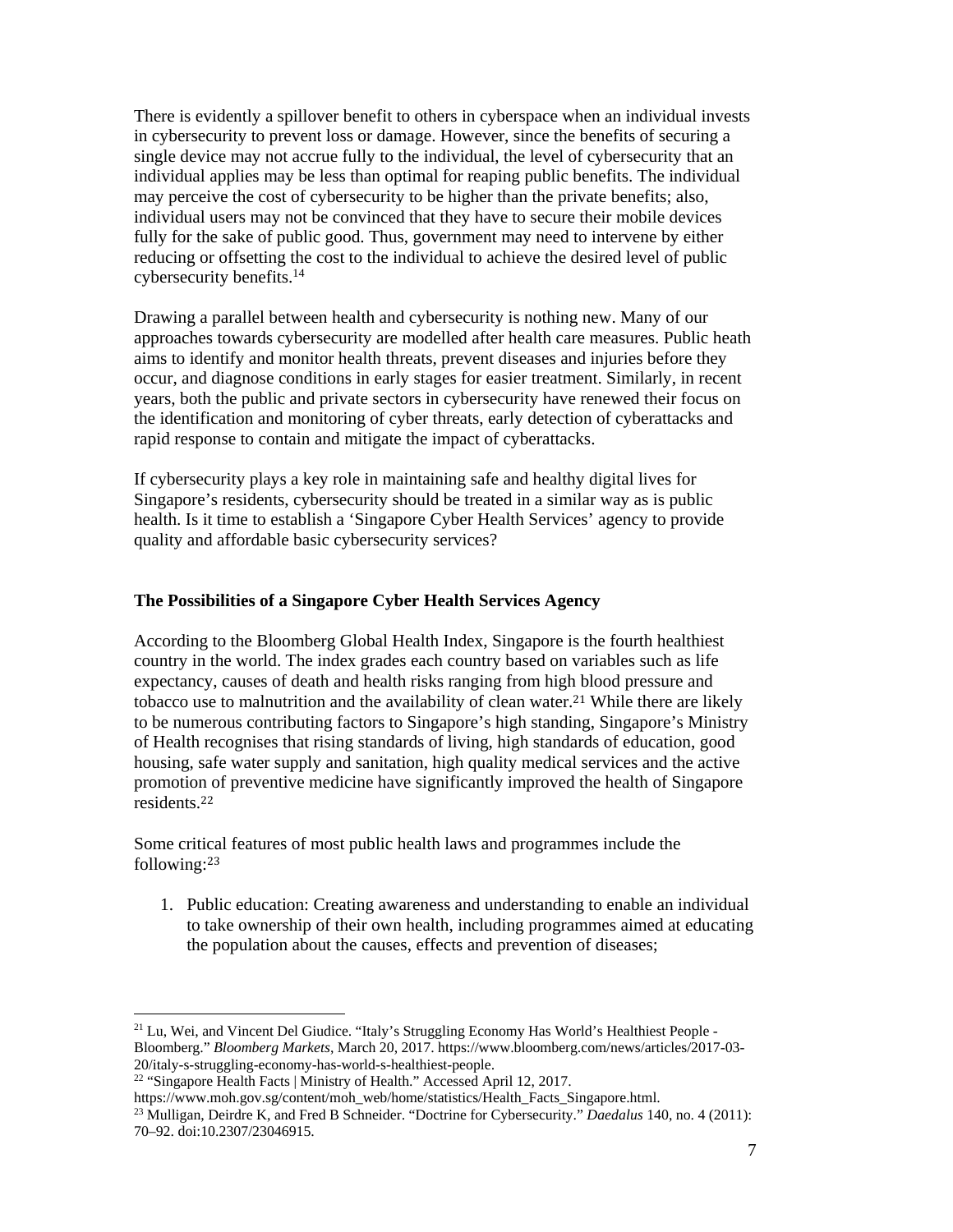- 2. Prevention and treatment: Establishing measures to prevent and treat specific diseases, including mandates for vaccinations, a steady supply of medicines, provision of subsidies for the needy and compliance with health and hygiene standards;
- 3. Surveillance and analysis: Identifying and managing diseases and infected individuals, including mandatory reporting for specific diseases and conditions, testing and screening of individuals exhibiting certain symptoms, and quarantine requirements.

For cybersecurity, the country could adopt a similar set of features while keeping in mind Singapore's healthcare financing philosophy of "universal healthcare coverage to our citizens, with a financing system anchored on the twin philosophies of individual responsibility and affordable healthcare for all".<sup>24</sup>

Specifically, this analysis suggests three programmes that could help improve and maintain the cyber health of Singapore residents. The programmes focus on educating the young and vulnerable, reducing the vulnerabilities of connected devices and making cybersecurity affordable for the masses.

# **1. Cybersecurity curriculum for primary schools**

In 2017, Singapore's Cyber Security Agency (CSA) launched the first national cybersecurity awareness campaign, "Live Savvy with Cybersecurity". Unlike previous initiatives targeted at businesses, the roadshow attempted to educate the general public on the importance of 'good cyber hygiene' to secure their online activities.<sup>25</sup>

While this was an important initiative, a more formal approach — one similar to that adopted for health education — to inculcate a stronger understanding of cybersecurity from a young age may be worthwhile. For decades, health education has been a part of the syllabus for primary schools in Singapore. Besides promoting messages based on key health risks identified by Singapore's Health Promotion Board, this early education provides young children with the knowledge and skills to take responsibility for their own health, the health of others and the environment.

Primary school children should be educated on the basics of cybersecurity to promote awareness of the threats and dangers they might encounter when connecting to the internet. The CSA could work with the Ministry of Education's (MOE) Curriculum Planning and Development Division to roll out a syllabus that progressively introduces different aspects of cybersecurity over the six years of primary school education. In addition to classroom and laboratory lessons, the curriculum could also include field trips to visit the Singapore government's Cyber Watch Centre (CWC).

<sup>&</sup>lt;sup>24</sup> "Costs and Financing | Ministry of Health." Accessed May 4, 2017.

https://www.moh.gov.sg/content/moh\_web/home/costs\_and\_financing.html.

<sup>&</sup>lt;sup>25 "</sup>CSA Launches First National Cybersecurity Awareness Campaign," 2017.

https://www.csa.gov.sg/news/press-releases/csa-launches-first-national-cybersecurity-awarenesscampaign.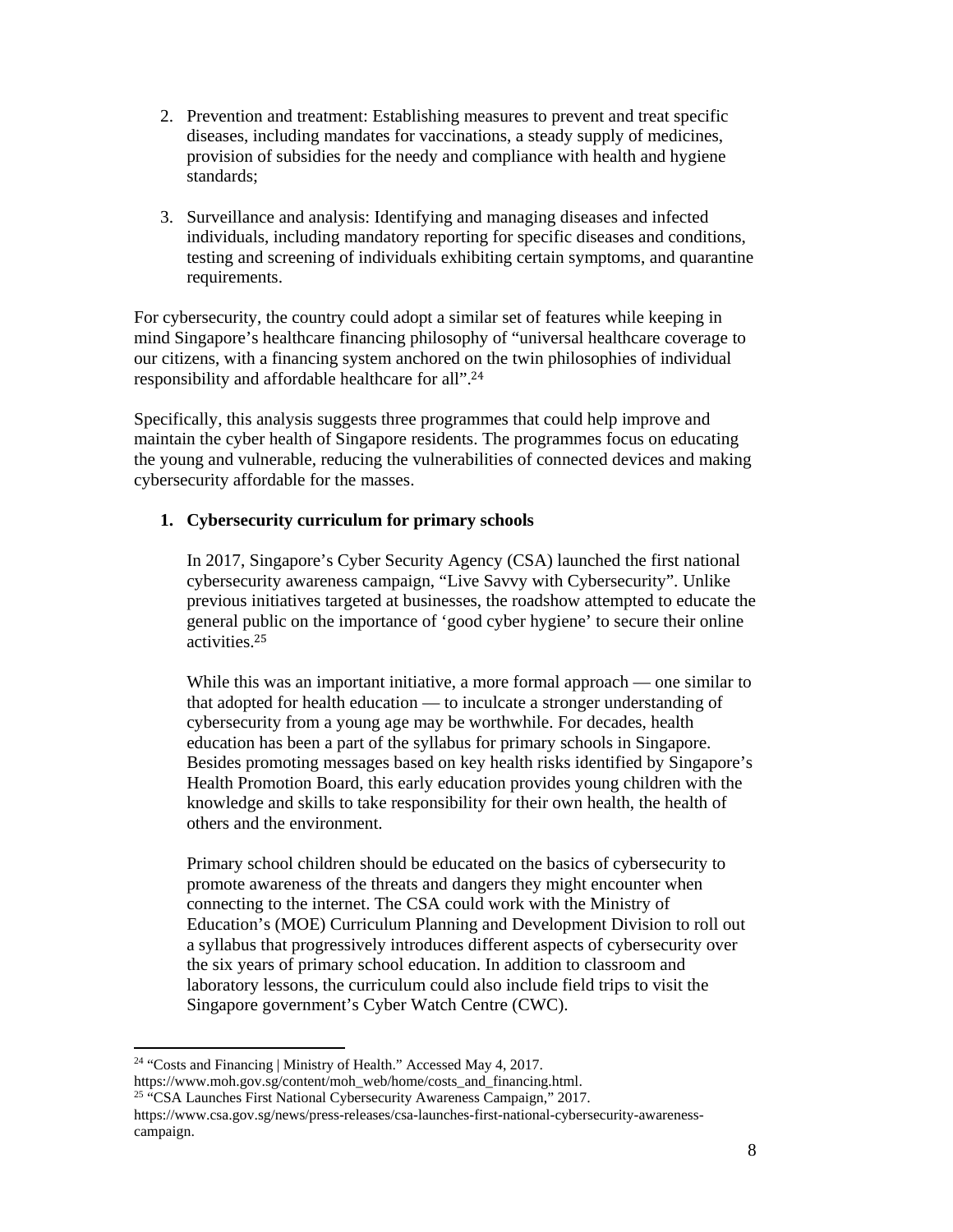#### **2. Cyber 'vaccinations' for Singapore citizens**

The rampant spread of malicious software (malware), especially ransomware, is one of the biggest cyber threats faced by consumers today. Unlike governments and businesses with the resources to defend themselves, consumers may not have sufficient ability to protect their connected devices. Greater government support may be needed to help Singapore citizens 'vaccinate' themselves against such cyber threats.

Public health receives robust governmental support in Singapore. Singapore's National Childhood Immunisation Programme (NCIP) covers immunisations against a list of life threatening diseases, and it is compulsory for every child to receive diphtheria and measles immunisations under Singapore's Infectious Diseases Act. The government fully subsidises all recommended immunisations under the NCIP for Singaporean children with the exception of Pneumococcal vaccines, which can be paid for using Medisave (see "Cyber health screenings and care"). The NCIP has proven to be an effective means for sharply reducing incidences of targeted diseases. Singapore's Ministry of Health (MOH) also provides subsidies for drugs approved under the Standard Drug List (SDL) and Medication Assistance Fund (MAF) at public hospitals, specialist outpatient clinics and polyclinics to ensure that patients have access to effective medications for common medical conditions.<sup>26</sup>

Instead of diseases, cyberspace has to reckon with malicious software (malware) — an umbrella term for viruses, worms, ransomware, spyware, and so on. Malware is created by people with malicious intent, including criminals, terrorists and hostile nation states, and can attack in different ways, including stealing your information, manipulating your financial transactions, and taking control of your device to attack other connected devices in cyberspace. According to the Microsoft Security Intelligence Report (SIR), Volume 21, one in five computers in Singapore reported a malware issue in the second quarter of 2016.27 A 2016 report by the Singapore Police Force stated that while violence, housebreaking and other related crimes in Singapore dropped to a 20-year low in 2015, online commercial crimes were up by 95%.<sup>28</sup>

Anti-malware solutions are the equivalent of vaccines against malware threats. Such solutions can help to prevent malware infections and also detect, contain and eradicate malicious software. Most people are aware of antivirus software and many install free versions on their devices. Still others may have enabled a firewall, which provides another layer of defence. While such basic solutions are better than nothing, they are quite inadequate in today's hostile cyber

<sup>&</sup>lt;sup>26</sup> "Drug Subsidies & amp; Schemes | Ministry of Health." Accessed May 5, 2017.

https://www.moh.gov.sg/content/moh\_web/home/costs\_and\_financing/schemes\_subsidies/drug\_subsidies .html.

<sup>&</sup>lt;sup>27</sup> "One in Five Computers in Singapore Reported a Malware Encounter in 2Q2016: Microsoft Report," February 6, 2017. https://news.microsoft.com/en-sg/2017/02/06/one-in-five-computers-in-singaporereported-a-malware-encounter-in-2q2016-microsoft-

report/#sm.0001i01y26myydunuun2iuzrvkqzy%23IszGaBJfUW04WsoI.97.

<sup>28</sup> Othman, Liyana. "Singapore's Crime up 4% in 2015, Driven by Cybercrime." *Channel NewsAsia*, February 12, 2016. http://www.channelnewsasia.com/news/singapore/singapore-s-crime-up-4-in-2015 driven-by-cybercrime-8177276.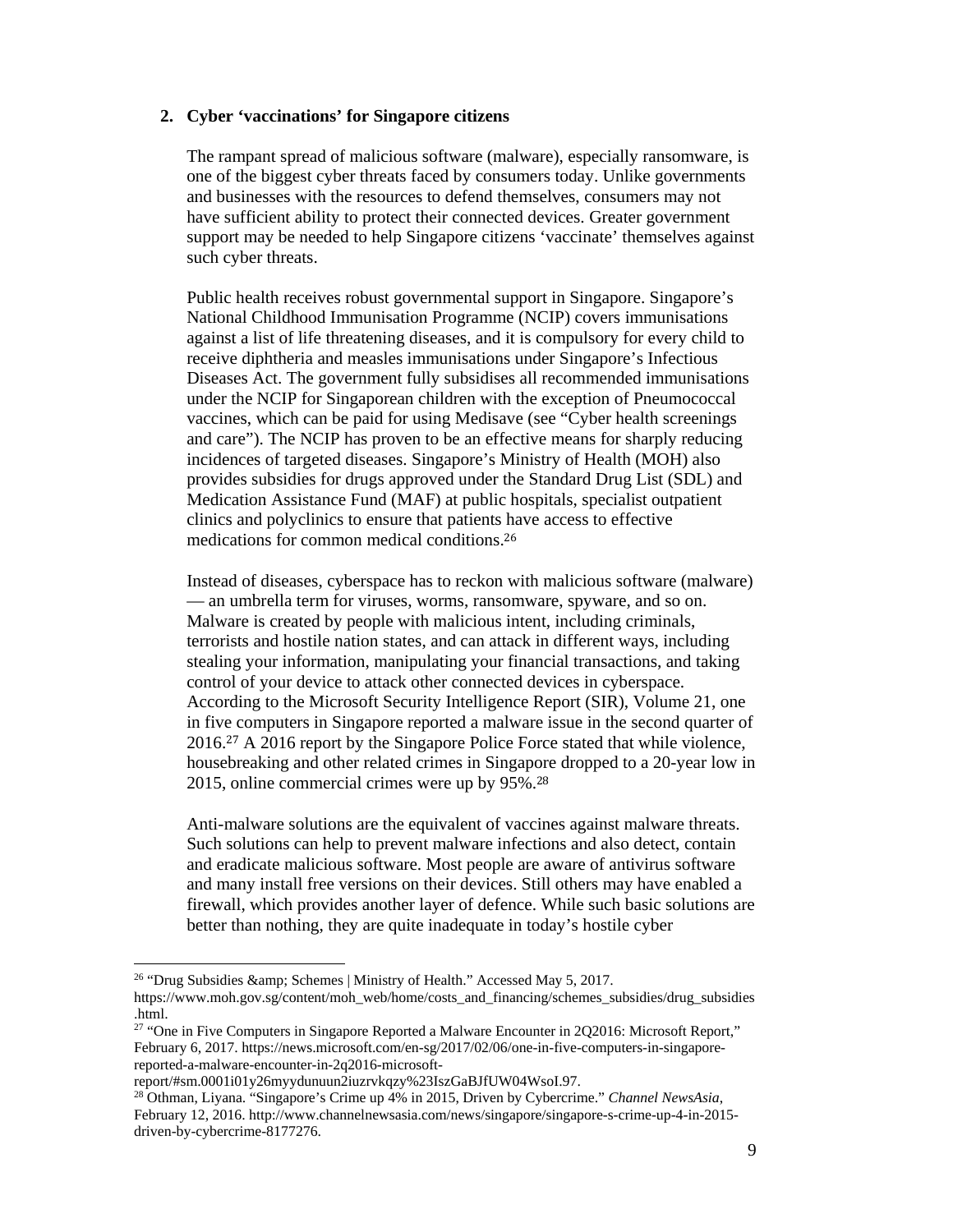environment. Today, a new virus can spread rapidly and infect millions of machines before the antivirus companies even know it exists or get a chance to prepare a signature update — and even if they prepare an update, the companies must still wait for the users to update the antivirus software. This means that antivirus companies are always playing catch up. Viruses can also mutate, or new variants can quickly be created to evade the detection of signature antivirus software.

The government could consider providing a free commercial solution similar to the NCIP for malware, and subsidizing more advanced add-ons for Singapore citizens.

## **3. Cyber health screenings and care**

 

In Singapore, multiple tiers of assistance and financing help ensure that Singapore citizens have access to basic healthcare.<sup>21</sup> The same level of thinking should be applied to securing the cyber health of individuals. Below are examples of healthcare-related assistance and financing to which Singaporeans are entitled.

- Subsidies: The government subsidizes up to 80% of the total bill in acute public hospital wards.
- Medisave: This is a compulsory medical savings scheme contributed by working Singapore citizens and their employers, which helps with the financing of medical treatment.
- Medishield Life: A basic health insurance plan, aimed at large hospital bills and selected costly outpatient treatments, whose premiums are kept affordable by a range of government subsidies.
- Medifund: The government has a medical endowment fund that provides financial assistance for needy Singapore citizens. For example, the Community Health Assist Scheme (CHAS) subsidizes medical and dental care for Singapore Citizens from lower- to middle-income households.

In addition, from September 2017, eligible Singapore residents have access to health screening for diabetes, high cholesterol, high blood pressure, obesity, colorectal cancer and cervical cancer under the Health Promotion Board's (HPB) Screen For Life programme.<sup>29</sup> The cost is S\$5 at clinics under the CHAS scheme, S\$2 for CHAS cardholders and free for Singapore's Pioneer Generation.<sup>30</sup>

Just as the HPB has been driving home the message that health screening is important, we need to encourage Singapore residents to assess the cyber health

<sup>29</sup> Khalik, Salma. "Parliament: Flat \$5 Health Screening Fee for Eligible Singaporeans." *The Straits Times*, April 5, 2017. http://www.straitstimes.com/politics/parliament-flat-5-health-screening-fee-forsingaporeans-above-40.

<sup>&</sup>lt;sup>30</sup> Singapore's Pioneer Generation refers to Singapore citizens that are aged 16 and above in 1965 and obtained citizenship on or before 31 December 1986. This is the generation of pioneers that built Singapore as a nation.